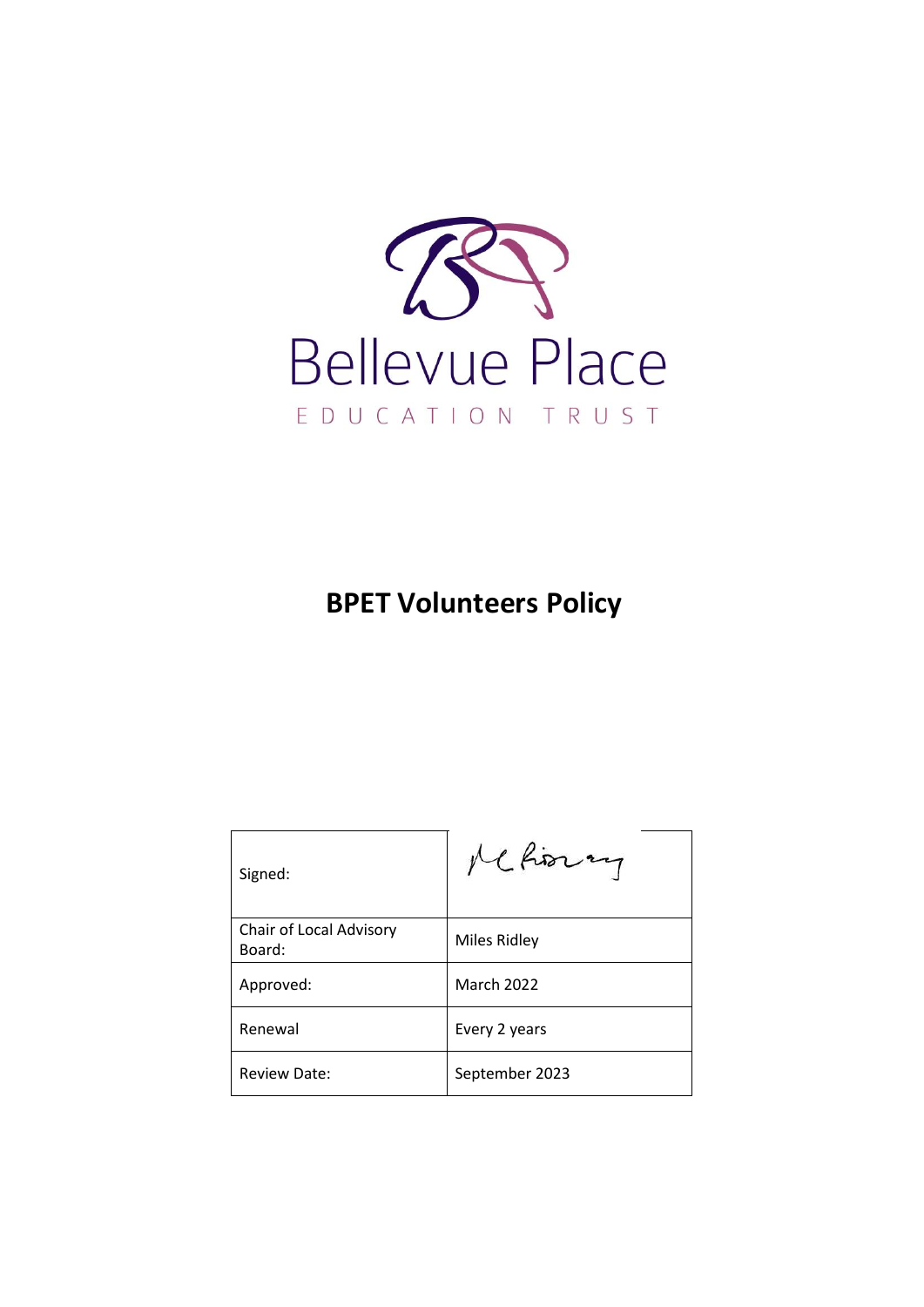

#### **1.0 Bellevue Place Education Trust – Our commitment**

### *Learn. Enjoy. Succeed.*

Three words that mean the world to us. Three words that have been with us from the day we started Bellevue Place Education Trust. Three words that govern all that we do.

As a parent you can expect excellence, both in how we teach and nurture your child. We foster a positive attitude to life, encouraging a 'be interested and be interesting' attitude by providing a rich learning environment full of arts, drama, sport, music and academic rigour.

Bellevue Place children are happy, confident, successful 'all-rounders' who expect to win and achieve in an inclusive setting where children, parents and school staff work together to provide the best. Our commitment to you and your child is that we will teach them to learn, enjoy and succeed both in their school career and beyond.

# **2.0 Roles and Responsibilities**

The responsibility for implementation of this policy rests with the Headteacher*.* On an operational basis, management, responsibility and evaluation of this policy will be delegated to the Deputy Headteacher.

### **3.0 Suggested Audience**

All school staff and Local Advisers.

As part of their school induction or professional development, all school staff will participate in training which enables each person to be familiar with the principles and procedures outlined in this policy.

Future changes as a result of new legislation and guidance from other national bodies will also form part of a programme of Continuing Professional Development.

## **4.0 Related Policies**

This policy is one of a suite of policies which should also be referred to:

- Safeguarding Policy
- **•** Behaviour Policy
- Safer Recruitment Policy
- DBS Policy
- Childcare Disqualification Policy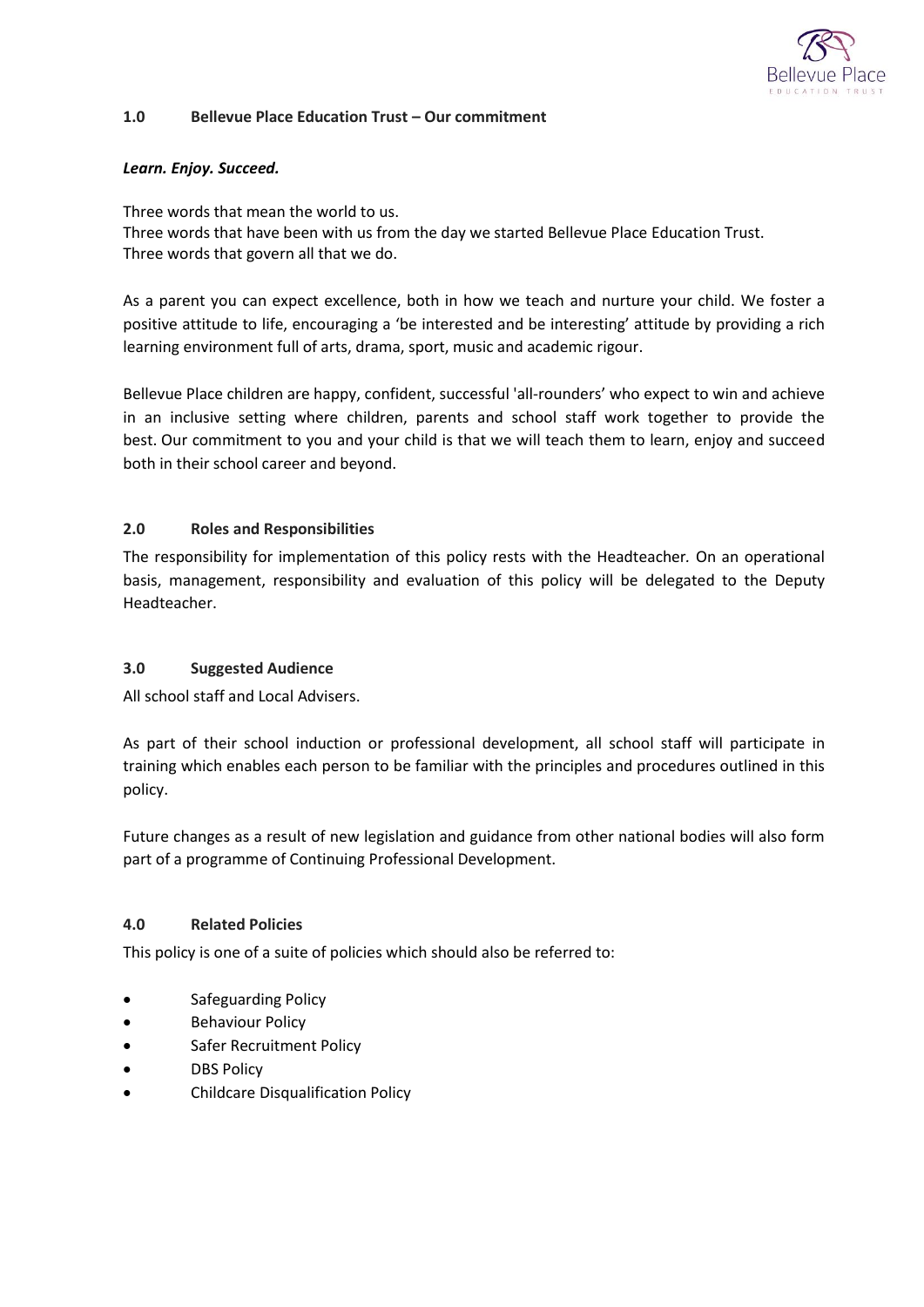

# **5.0 School Commitment**

BPET believes that all children have a right to attend school and learn in a safe environment. Children should be free from harm by adults in the school and otherpupils.

We recognise that volunteers make an important contribution to Schools and BPET wishes to establish procedures to harness the contribution of volunteers whilst continuing to uphold the highest safeguarding standards for the welfare of its pupils. The Trust expects volunteers to share this commitment.

Volunteers in school bring with them a range of skills and experience that can enhance the learning opportunities of pupils.

The Trust therefore, welcomes and encourages volunteers from the local community.

### **6.0 Becoming a Volunteer**

Our volunteers include:

- Members of the Local Advisory Board
- Parents of pupils
- Ex-pupils
- **•** Students on work experience
- University students referred to us by Student Volunteer Services
- Ex-members of staff
- Local residents
- Friends of the school

The types of activities that volunteers engage in, on behalf of the school, include:

- Hearing pupils read
- Working with small groups of pupils to assist them in their learning
- Working alongside individual pupils, as an additional tutor
- Accompanying school visits

Anyone wishing to become a volunteer, either for a one off event such as a school visit or on a more regular basis, e.g. hearing pupils read, usually approaches the Class Teacher, Headteacher, Senior member of Staff.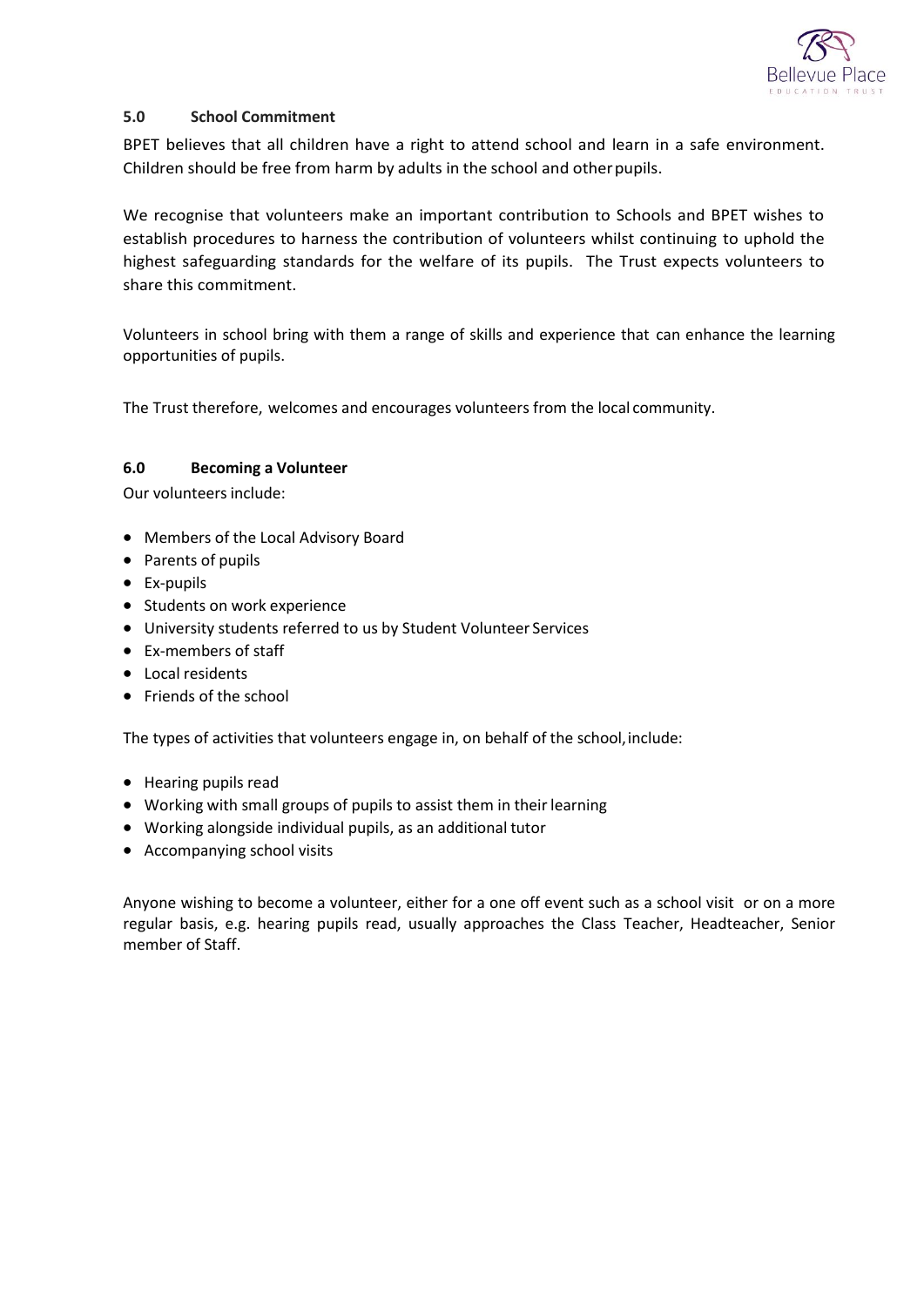

Volunteers should complete the *Volunteer Application Form* (Appendix 1) with their contact details, types of activities they would like to help with, and the times they are available to help.

## **7.0 Process for recruiting Volunteer who will be working frequently orintensively**

- Identify the need and role
- Attract candidates by means of a local advert/school communicationssystem
- The candidate/s attend the school for an informal discussion to ensure the applicant is suitable for the role
- Enhanced DBS check undertaken
- The volunteer will be made aware of the role and responsibilities they will be undertaking
- If appropriate 2 References should be sought where the volunteer arrangement will continue on a regular basis.
- Volunteer completes the Childcare Disqualification pro-forma.
- Induction- school and corporate policies and documentation explained and issued. These to include Health and Safety, Behaviour Management Policies, Code of Conduct and Whistleblowing Policy
- Volunteer records to be kept in a central place within the school for four years.

Before starting to help in a school, a volunteer should complete the *Volunteer Agreement* (Appendix 2), which sets out the school's expectations of its volunteer and to confirm they have received a copy of this Agreement. The school will seek DBS clearance for a volunteer **before** they come into school, to make an informed decision when accepting volunteers to work with children. This is not required where a volunteer is engaged in a 'one-off' activity.

### **8.0 Confidentiality**

Volunteers in school are bound by a code of confidentiality. Any concerns that volunteers have about the pupils they work with/come into contact with should be voiced with the designated supervisor and NOT with the parents of the child/persons.

Volunteers who are concerned about anything in the school, which may affect their work should raise the matter with the Headteacher or appropriate senior member of staff. Any information gained at the school about a child or adult should remainconfidential.

### **9.0 Supervision**

Volunteers work under the supervision of a teacher or full-time member of staff. Teachers retain ultimate responsibility for pupils at all times, including the pupils' behaviour and the activity they are undertaking. Volunteers should have clear guidance from the designated supervisor as to how an activity is carried out/what the expected outcome of an activity is. In the event of any query/problem regarding the pupil's understanding of a task, behaviour or their welfare, volunteers must seek further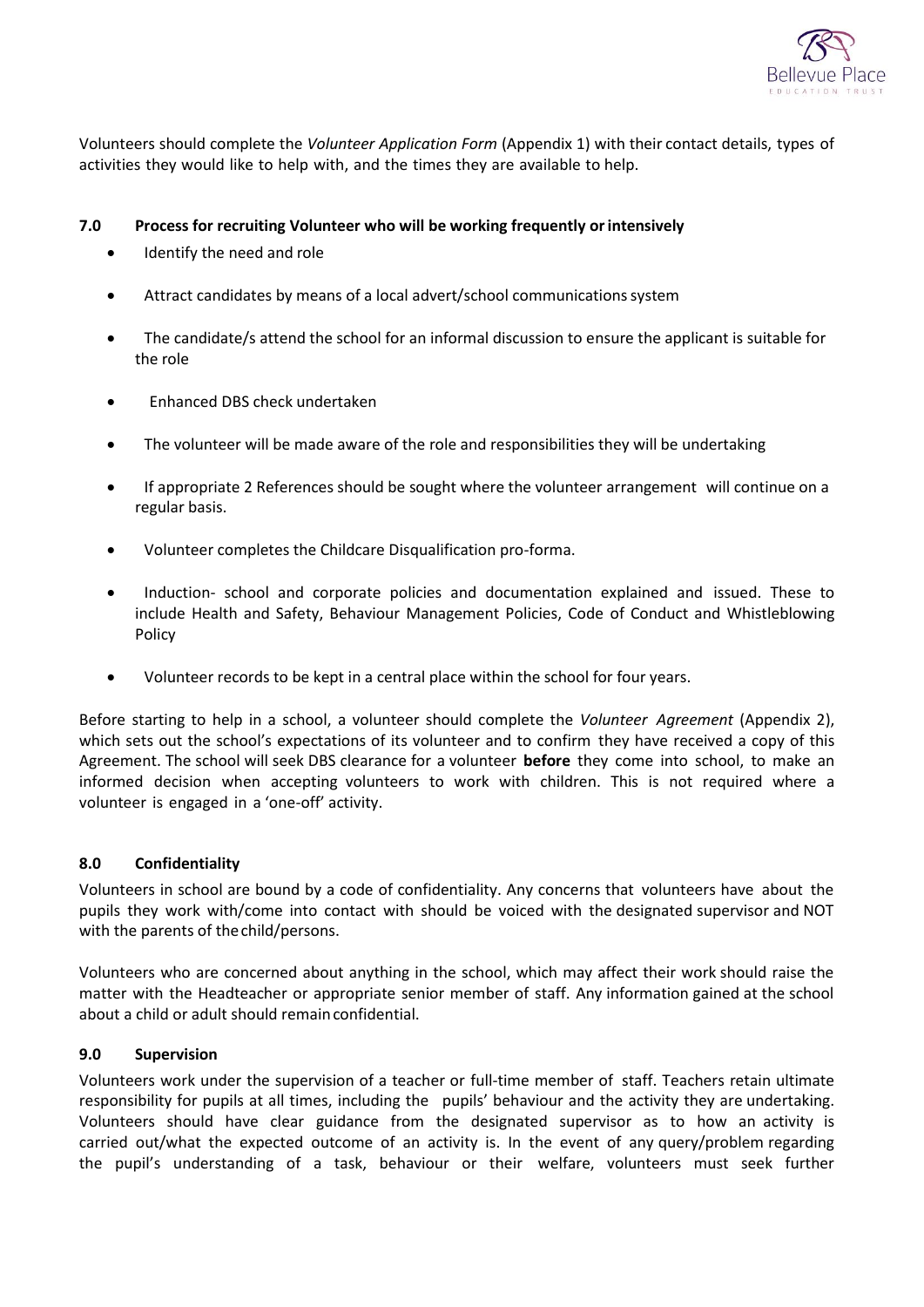

advice/guidance from their designated supervisor.

#### **10.0 Health & Safety**

The school has a Health & Safety Policy and this is made available to volunteers working in the school. An appropriate member of staff will ensure that volunteers are clear about emergency procedures (e.g. Fire Alarm Evacuation) and about any safety aspects associated with particular tasks (e.g. using D T equipment/accompanying pupils on visits). Volunteers need to exercise due care and attention and report any obvious hazards or concerns to the designated Supervisor/Headteacher. Volunteers are covered by BPET's Health & Safety Statement and indemnity and Public Liability Insurance.

### **12.0 Child Protection**

The welfare of our pupils is paramount. To ensure the safety of our pupils, we adopt the following procedures:

- All volunteers are given a copy of the Volunteer Policy and asked to sign a *Volunteer Agreement* (Appendix 2)
- All of our volunteers must have been cleared by the Disclosure and Barring Service (DBS). A DBS Disclosure will be issued to the individual to present to the designated member of staff in school.
- Where a volunteer is engaged in a 'one-off' activity e.g. helping supervise a group of pupils as part of a class visit, no formal checks are required. However, such volunteers, who will be under the constant supervision of school staff, must read and sign our *Off-Site Visit Agreement*  (Appendix 3).
- Any concerns a volunteer has, about child protection issues, should be referred to the designated supervisor or Head Teacher.

### **13.0 Complaints Procedure**

Any complaints made about a volunteer will be referred to the Headteacher or appropriate senior member of staff, for investigation. Any complaints made by a volunteer will be dealt with in the same way and a copy of the complaints policy will be provided.

The Headteacher or designated member of staff reserves the right to take the following action-

- To speak with a volunteer about a breach of the Volunteer Agreement and seek reassurance that this will not happen again
- Offer an alternative placement for a volunteer, e.g. helping with another activity orin another class
- Based upon the facts identified in the investigation it may be necessary for the School to inform the volunteer that the school no longer wishes to use them
- Provide the volunteer with a copy of the school's full Complaints Procedure

### **14.0 Approval by the Local Advisory Board**

This policy has been formally approved and adopted by the Local Advisory Board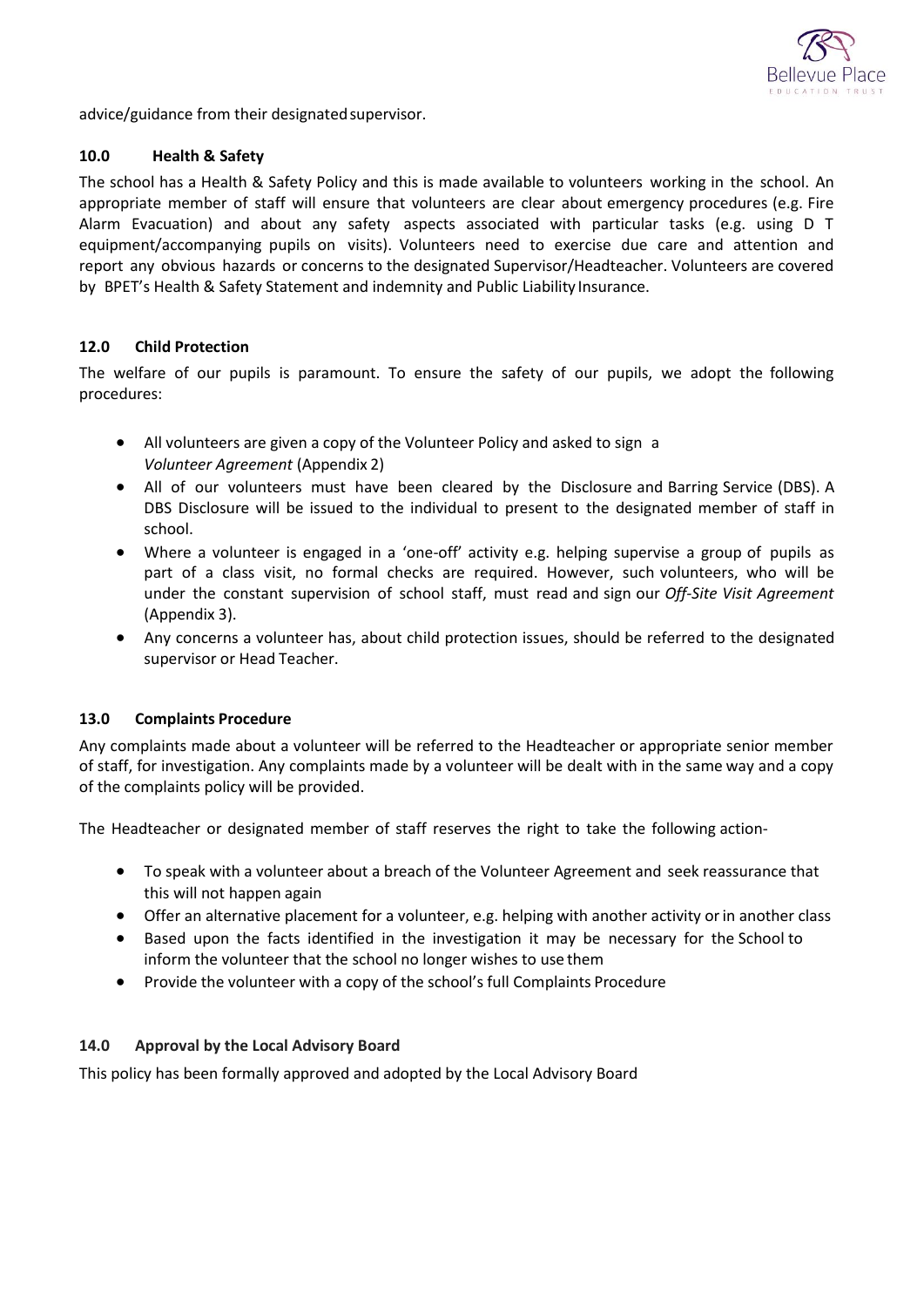

### **APPENDIX A**

## **VOLUNTEER APPLICATION FORM –** FOR NEW VOLUNTEER

What activities/ areas of the school's work would you like to helpwith?

Are there any particular age groups/classes you would like to workwith?

Do you have any disabilities/other needs we need to take into account or adjustments we need to make to allow you to work as a Volunteer in School? (please givedetails)

Thank you for taking time to complete this Volunteer Application Form Please hand it to the School Office, marked for the attention of the Headteacher. Your offer of help is greatly appreciated and we will be in touch as soon aspossible.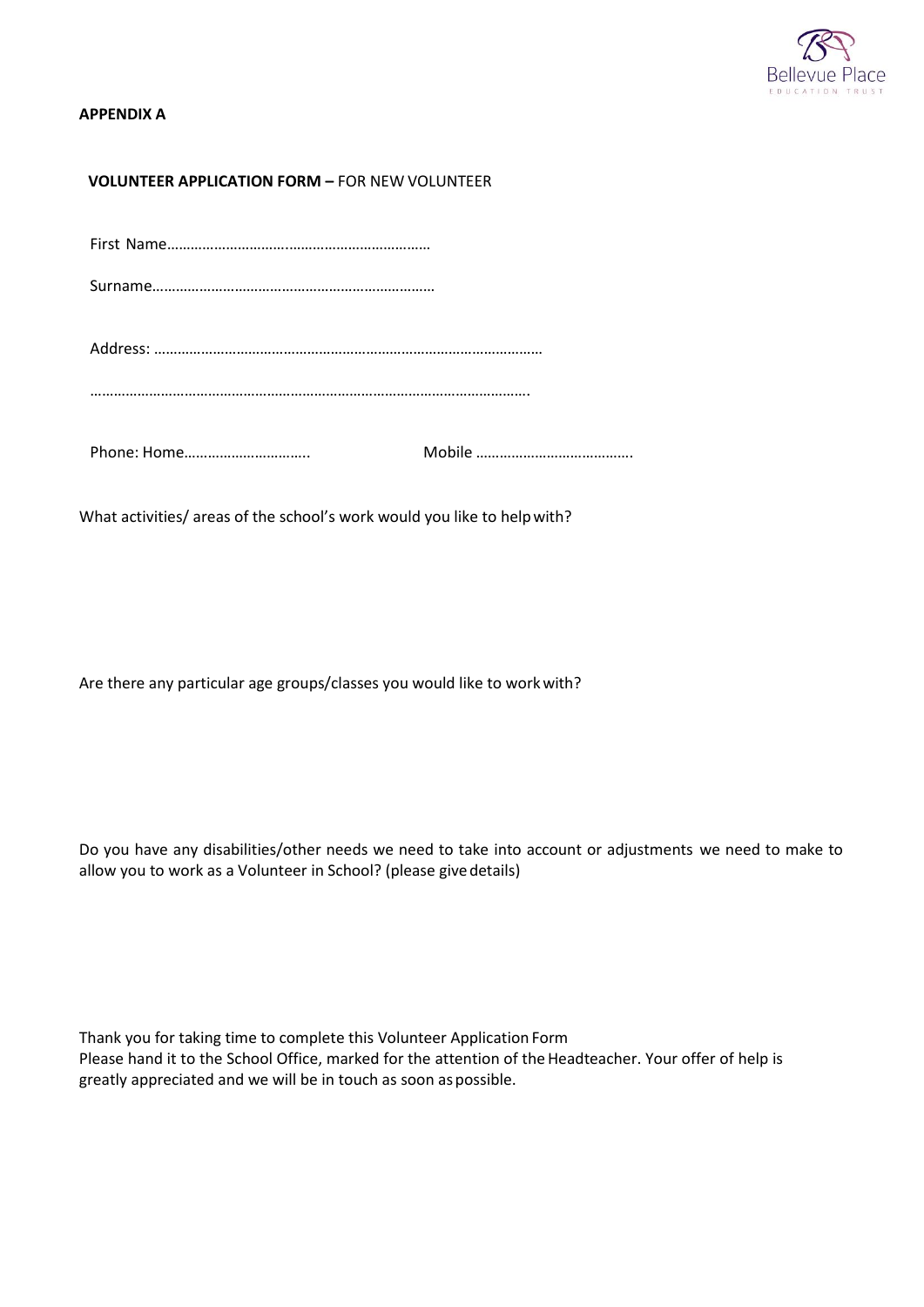#### **APPENDIX B**

#### **VOLUNTEER AGREEMENT**

Thank you for offering your services as a volunteer at Whitehall ParkSchool

Your offer of help is greatly appreciated and we hope that you will gain much from your experience.

Please read and sign this Volunteer Agreement Sheet and hand it in atschool.

You will receive a copy of it for your records.

- I have received a copy of the School's Volunteer Policy
- I agree to support the School's Aims
- **•** I understand the School's Behaviour Policy
- I agree to treat information obtained from being a Volunteer in School as **Strictly Confidential**
- I understand that an enhanced Disclosure and Barring Service (DBS) check will be undertaken (If you already have a DBS Certificate, please hand it to the school, the number will be recorded and checks made with the issuing body. A new enhanced DBS check must be undertaken.)
- I understand that if I have any concerns over any safeguarding issue, I will immediately bring it to the attention of my designated supervisor or designated safeguarding lead. I have read and understand the safeguarding information for all staff in the keeping children safe in education document.
- I have been made aware of who is my designated supervisor e.g. Class Teacher, Year Group Teacher, Deputy Head, SENCO, etc.

Signed:\_

Name: Name and Allen and Allen and Allen and Allen and Allen and Allen and Allen and Allen and Allen and Allen

Date: <u>www.communications.communications.com</u>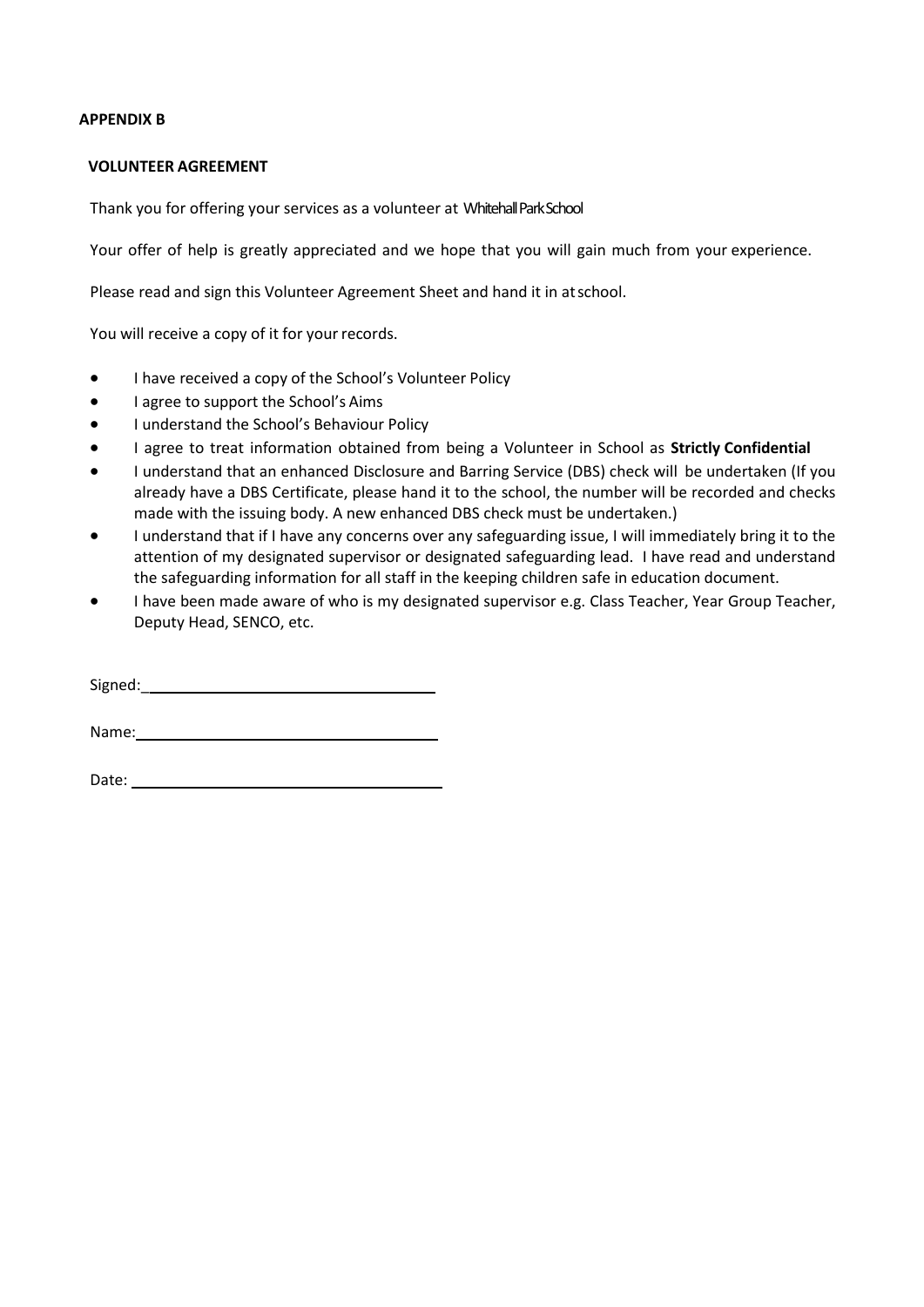# **APPENDIX C**

# **Off-Site Visits Volunteer Agreement**

School trips are an integral part of learning at our school and afford many pupils opportunities which are outside their usual experiences. We are pleased that youhave come forward as a volunteer helper; you will have an important role to play in thesuccess and safety of this school trip.

Please read and return this appendix, and sign and return the helper'sslip. This is part of our school's risk assessment planning and safeguardingarrangements.

# *Role of the Volunteer Helper*

- To be responsible and look after, in equal measure, all of the pupils in yourgroup under the instruction of the Leader of the school trip
- To stay with your allocated group of pupils, ensuring that their wellbeing andsafety is maintained for the total duration of the school trip
- To promote polite, respectful and courteous behaviour towards each otherand members of the general public. We all go as ambassadors of ourschool!
- To ensure that your group keep up with the body of the school visit party, beit walking, entering or exiting from transportation or following speakers for thetrip
- To contact your designated supervisor if there are issues withfirst aid, safeguarding, safety and/or behaviour

*Please note: Volunteers are not allowed to supervise toilet visits or be in changing rooms with pupils*

### *Working alongside school staff*

School staff expect volunteer helpers to:

- Comply with all of the above whilst being under the direct supervision of schoolstaff
- Show a commitment to their group, an interest in the focus of the visit and assist pupils in their learning by helping them to read signs/labels/information, asking questions that encourage pupils to think about the task and help to explainthe areas of interest
- Follow guidance from the school staff

### *What is not permitted*

- Volunteer helpers are not allowed to bring additional children e.g. siblings or children in the care of the volunteer on the school trip
- Volunteer helpers are not allowed to smoke, drink alcohol or engage in anyillegal practices whilst undertaking their volunteer duties
- Volunteer helpers are not permitted to take photographs of pupils
- Volunteer helpers are not allowed to give/buy their group treats e.g. icecreams, biscuits, sweets – before, during or after the school trip